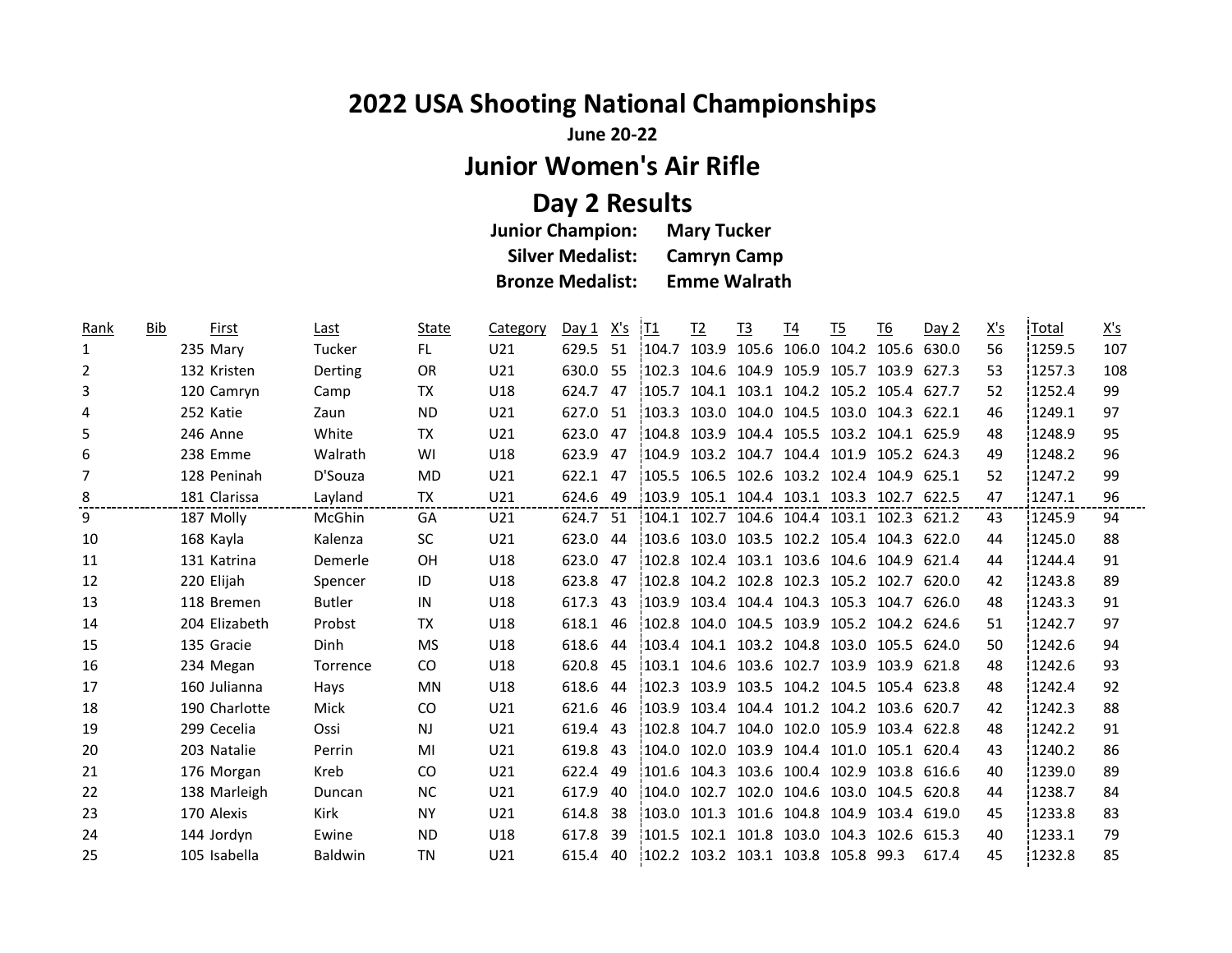| 26 | 191 Anoushka                | Misra          | <b>CT</b> | U15 | 618.9    | 47   | 101.9 103.9 101.0 102.1 100.2 103.4 612.5 |                  |                        |                        |                  |                                           |             | 32 | 1231.4 | 79 |
|----|-----------------------------|----------------|-----------|-----|----------|------|-------------------------------------------|------------------|------------------------|------------------------|------------------|-------------------------------------------|-------------|----|--------|----|
| 27 | 158 Adrienne                | Hanson         | GA        | U18 | 616.0    | 44   | 101.1 102.4 102.5 102.5 102.1 104.7 615.3 |                  |                        |                        |                  |                                           |             | 38 | 1231.3 | 82 |
| 28 | 145 Kenlee                  | Ewton          | ΤN        | U18 | 616.4    | 42   | 102.8 103.2 101.9 102.5 101.9 102.6 614.9 |                  |                        |                        |                  |                                           |             | 39 | 1231.3 | 81 |
| 29 | 201 Rylie                   | Passmore       | IL.       | U18 | 609.7    | 31   | 102.1 104.5 102.3 102.9 105.5 103.8 621.1 |                  |                        |                        |                  |                                           |             | 40 | 1230.8 | 71 |
| 30 | 121 Rachael                 | Charles        | IA        | U18 | 611.8    | -35  | 103.6 103.1 103.1 103.4 102.4 102.4 618.0 |                  |                        |                        |                  |                                           |             | 42 | 1229.8 | 77 |
| 31 | 197 Claudia                 | Muzik          | OН        | U18 | 614.7    | 39   | 102.2 103.3 101.7 102.7 101.4 102.5 613.8 |                  |                        |                        |                  |                                           |             | 38 | 1228.5 | 77 |
| 32 | 239 Lillian                 | Warren         | MI        | U21 | 616.8    | - 42 | 101.6 102.4 103.5 101.3 100.3 102.0 611.1 |                  |                        |                        |                  |                                           |             | 33 | 1227.9 | 75 |
| 33 | 151 Isabelle                | Gratz          | IL.       | U18 | 617.6    | 42   | 101.6 102.8 100.3 101.1 101.7 100.1 607.6 |                  |                        |                        |                  |                                           |             | 31 | 1225.2 | 73 |
| 34 | 219 Lara                    | Spanic         | WI        | U21 | 613.1    | 34   |                                           |                  |                        |                        |                  | 102.7 100.8 100.9 101.3 103.1 102.1 610.9 |             | 32 | 1224.0 | 66 |
| 35 | 179 Makenzie                | Larson         | CO        | U15 | 613.0    | -35  | 102.4 102.2 102.5 103.0 100.4 100.3 610.8 |                  |                        |                        |                  |                                           |             | 35 | 1223.8 | 70 |
| 36 | 221 Briley                  | Sralla         | TX        | U15 | 609.8    | 35   |                                           |                  |                        |                        |                  | 102.0 103.7 100.3 100.6 102.3 103.8       | 612.7       | 38 | 1222.5 | 73 |
| 37 | 134 Regan                   | Diamond        | CO        | U18 | 606.2 29 |      | 103.3 102.5 104.5 100.8 101.7 103.5 616.3 |                  |                        |                        |                  |                                           |             | 41 | 1222.5 | 70 |
| 38 | 213 Olivia                  | Schammel       | <b>TX</b> | U18 | 607.6    | 31   |                                           |                  |                        |                        |                  | 101.6 100.8 102.2 103.2 102.2 102.8 612.8 |             | 39 | 1220.4 | 70 |
| 39 | 177 Mackenzie               | Kring          | CO        | U15 | 606.8    | 31   |                                           |                  |                        |                        |                  | 102.0 102.2 101.2 103.6 103.1 100.4 612.5 |             | 36 | 1219.3 | 67 |
| 40 | 129 Danjela Jordan de Jesus |                | GA        | U18 | 609.5    | 34   |                                           |                  |                        |                        |                  | 101.0 101.1 102.1 102.2 101.8 101.4       | 609.6       | 31 | 1219.1 | 65 |
| 41 | 117 Bethany                 | <b>Butler</b>  | TX        | U18 | 603.1 29 |      |                                           |                  |                        |                        |                  | 101.4 102.8 101.8 102.3 104.2 102.1 614.6 |             | 37 | 1217.7 | 66 |
| 42 | 249 Amanda                  | Wolfe          | PA        | U21 | 607.4    | 32   |                                           |                  |                        |                        |                  | 102.4 101.0 100.2 101.0 102.2 102.5       | 609.3       | 36 | 1216.7 | 68 |
| 43 | 256 M'Leah                  | Lambdin        | CO.       | U21 | 600.8    | -30  |                                           |                  | 103.7 101.9 101.9      | 102.9 102.3 102.9      |                  |                                           | 615.6       | 39 | 1216.4 | 69 |
| 44 | 163 Nicolette               | Hoffman        | <b>SD</b> | U18 | 606.3 32 |      |                                           | 102.0 100.8 99.4 |                        |                        |                  | 102.9 104.3 100.6 610.0                   |             | 33 | 1216.3 | 65 |
| 45 | 206 Kayla                   | Riewe          | TX        | U18 | 607.6    | - 32 |                                           |                  |                        |                        |                  | 100.0 100.3 101.2 102.9 101.5 102.4 608.3 |             | 34 | 1215.9 | 66 |
| 46 | 240 Brooklynne              | Weatherford    | FL.       | U18 | 602.0 27 |      |                                           |                  |                        |                        |                  | 102.0 104.3 101.3 101.3 102.8 102.2 613.9 |             | 33 | 1215.9 | 60 |
| 47 | 112 Elisa                   | Boozer         | OK        | U18 | 600.1 26 |      | 102.3                                     |                  |                        |                        |                  | 100.7 101.6 103.3 102.7 102.4 613.0       |             | 39 | 1213.1 | 65 |
| 48 | 166 Kiley                   | Jones          | CO.       | U18 | 606.3 29 |      | 99.3                                      |                  |                        | 102.7 101.7 102.1 98.6 |                  |                                           | 100.8 605.2 | 30 | 1211.5 | 59 |
| 49 | 157 Micah                   | Hames          | TX        | U18 | 602.9    | - 31 | 100.8                                     |                  |                        |                        |                  | 100.1 100.3 100.9 102.9 101.3 606.3       |             | 32 | 1209.2 | 63 |
| 50 | 218 Hailey                  | Singleton      | OН        | U18 | 603.2    | 28   |                                           |                  | 103.1 100.5 100.5 96.5 |                        |                  | 100.5 102.5 603.6                         |             | 29 | 1206.8 | 57 |
| 51 | 137 Annie                   | Downum         | AR        | U21 | 602.8    | 30   | 103.3 99.1                                |                  |                        | 100.8 100.1 98.1       |                  |                                           | 101.1 602.5 | 26 | 1205.3 | 56 |
| 52 | 122 Aditi                   | Chutke         | <b>TX</b> | U15 | 598.8    | 30   | 100.3 98.9                                |                  |                        | 100.1 101.6            | 100.5 98.1       |                                           | 599.5       | 26 | 1198.3 | 56 |
| 53 | 182 Elizabeth               | Lilly          | TX        | U18 | 588.9    | - 20 | 100.1                                     |                  | 102.5 101.8 97.5       |                        |                  | 103.7 101.1                               | 606.7       | 31 | 1195.6 | 51 |
| 54 | 255 Hannah                  | Dufresne       | ТX        | U15 | 596.5    | - 23 | 97.1                                      | 100.4 99.9       |                        |                        | 100.4 101.9 98.7 |                                           | 598.4       | 24 | 1194.9 | 47 |
| 55 | 162 Diane                   | Heschel        | <b>OH</b> | U18 | 599.5    | -24  | 98.8                                      | 99.9             | 100.4                  | 100.1                  | 99.1             | 95.4                                      | 593.7       | 23 | 1193.2 | 47 |
| 56 | 217 Martha                  | Simpson        | CO.       | U15 | 593.0    | 21   | 97.7                                      | 97.5             | 100.9                  | 99.6                   | 96.9             | 100.7                                     | 593.3       | 21 | 1186.3 | 42 |
| 57 | 227 Ziva                    | Swick          | PA        | U18 | 591.1 17 |      | 96.9                                      | 98.8             | 94.6                   | 98.6                   | 99.0             | 101.2                                     | 589.1       | 20 | 1180.2 | 37 |
| 58 | 233 Allison                 | Torrence       | CO.       | U15 | 591.2 23 |      | 101.9                                     | 98.4             | 98.2                   | 96.5                   | 96.9             | 96.7                                      | 588.6       | 23 | 1179.8 | 46 |
| 59 | 136 Kindolyn                | <b>Dobkins</b> | <b>WY</b> | U18 | 592.2 21 |      | 98.4                                      | 100.2 96.6       |                        | 98.3                   | 95.5             | 97.9                                      | 586.9       | 17 | 1179.1 | 38 |
| 60 | 126 Claire                  | Counter        | <b>CT</b> | U18 | 591.7 21 |      | 97.9                                      | 96.6             | 96.6                   | 95.8                   | 101.2 96.9       |                                           | 585.0       | 21 | 1176.7 | 42 |
| 61 | 251 Skye                    | Youngblood     | ТX        | U18 | 586.5    | 17   | 197.3                                     | 99.0             | 99.1                   | 99.5                   | 96.2             | 98.0                                      | 589.1       | 22 | 1175.6 | 39 |
| 62 | 231 Ashley                  | Tieszen        | SD        | U18 | 588.1 24 |      | 98.7                                      | 99.6             | 95.1                   | 98.2                   | 95.5             | 98.2                                      | 585.3       | 19 | 1173.4 | 43 |
|    |                             |                |           |     |          |      |                                           |                  |                        |                        |                  |                                           |             |    |        |    |